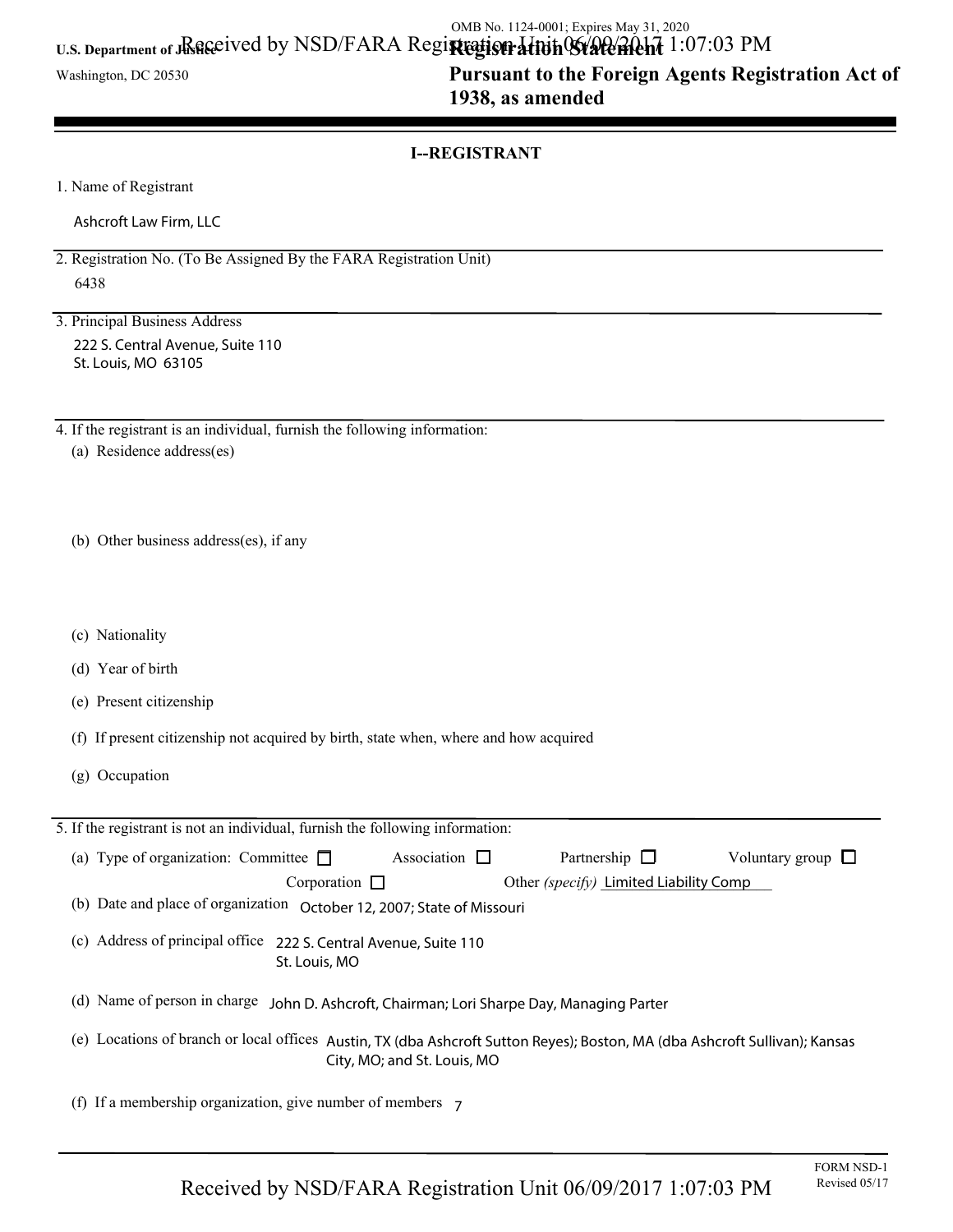## Received by NSD/FARA Registration Unit 06/09/2017 1:07:03 PM

(g) List all partners, officers, directors or persons performing the functions of an officer or director of the registrant.

| Name             | Residence Address(es) | Position         | Nationality |
|------------------|-----------------------|------------------|-------------|
| John D. Ashcroft |                       | Chairman         | USA         |
| Lori Sharpe Day  |                       | Managing Partner | USA         |

 (h) Which of the above named persons renders services directly in furtherance of the interests of any of the foreign principals? John D. Ashcroft Lori Sharpe Day

(i) Describe the nature of the registrant's regular business or activity.

The registrant is a law firm that provides legal advice, compliance reviews, and internal investigations to highly complex domestic and international organizations.

(j) Give a complete statement of the ownership and control of the registrant.

The Ashcroft Law Firm is a limited liability company and its ownership is divided among its members.

6. List all employees who render services to the registrant directly in furtherance of the interests of any of the foreign principals in other than a clerical, secretarial, or in a related or similar capacity.

| John D. Ashcroft    |
|---------------------|
| David Ayres         |
| Lori Sharpe Day     |
| Michael J. Sullivan |
| Luis Reyes          |
| <b>Bob Ferguson</b> |
| Chris Peele         |
| Michelle Reilly     |
|                     |

Name Residence Address(es) Nature of Services Evaluating, verifying, and as necessary strengtheninig the client's anti-money laundering and counterterrorism financing ("AML/CTF") compliance progams; providing legal advice and recommendations regarding enhancing and improving such efforts. Reporting the Firm's findings to the Client.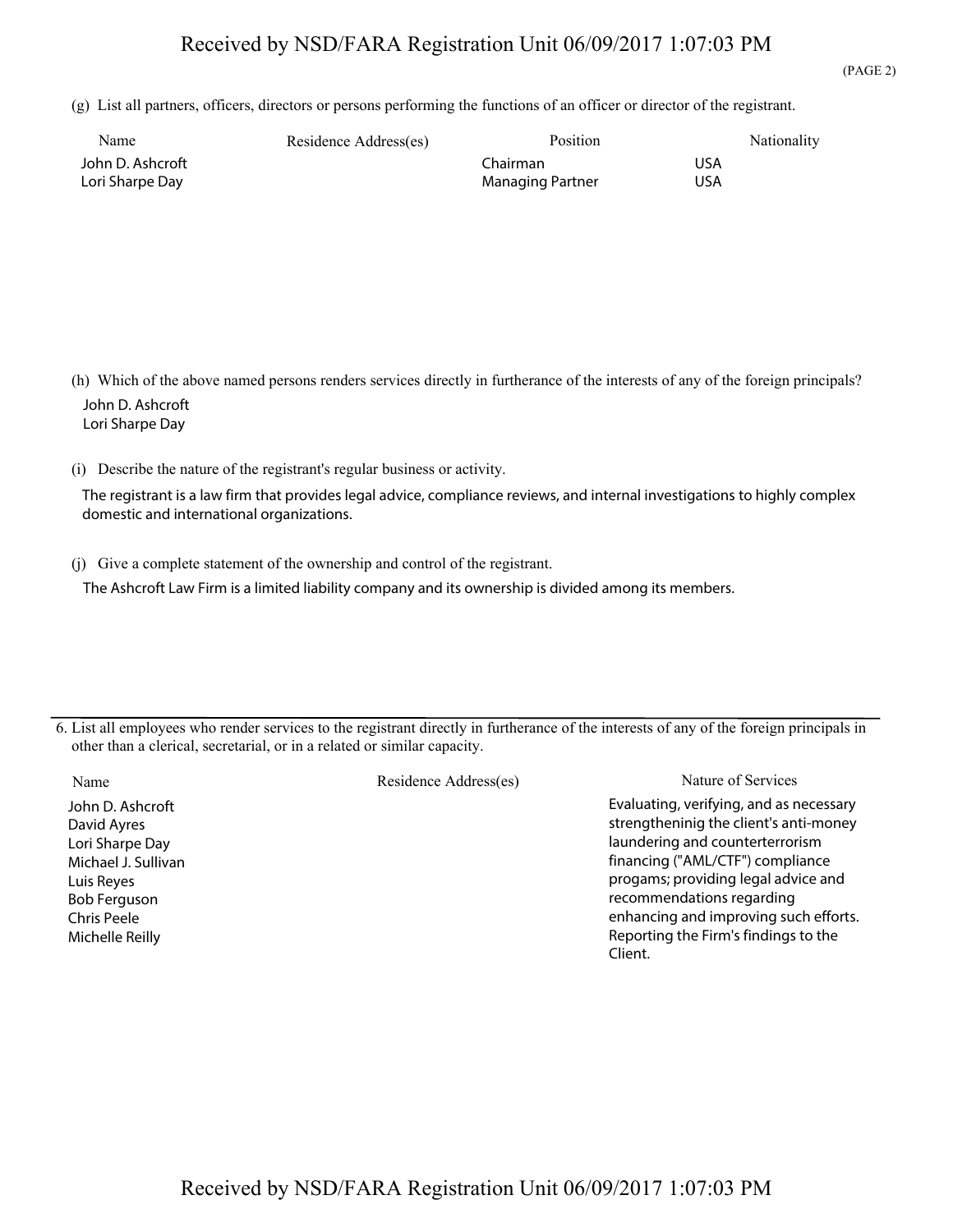#### **II--FOREIGN PRINCIPAL**

7. List every foreign principal<sup>1</sup> for whom the registrant is acting or has agreed to act. Foreign Principal Principal Address(es)

The Government of Qatar

Embassy of Qatar 2555 M Street, N.W. Washington, DC 20037

#### **III--ACTIVITIES**

| 8. In addition to the activities described in any Exhibit B to this statement, will you engage or are you engaging now in activity on |       |                               |  |
|---------------------------------------------------------------------------------------------------------------------------------------|-------|-------------------------------|--|
| your own behalf which benefits any or all of your foreign principals?                                                                 | Yes 1 | $\overline{N}$ $\overline{N}$ |  |
| If yes, describe fully.                                                                                                               |       |                               |  |

#### **IV--FINANCIAL INFORMATION**

#### 9. (a) **RECEIPTS-MONIES**

During the period beginning 60 days prior to the date of your obligation to register<sup>2</sup> to the time of filing this statement, did you receive from any foreign principal named in Item 7 any contribution, income, or money either as compensation or for disbursement or otherwise? Yes  $\Box$  No  $\boxtimes$ 

If yes, set forth below in the required detail and separately for each such foreign principal an account of such monies.<sup>3</sup>

Foreign Principal **Purpose** Amount **Purpose** Amount **Purpose** Amount **Amount** 

Date Received

Total

campaign. There is no printed form for this exhibit. (See Rule 201(e), 28 C.F.R. § 5.201(e)).<br>Received by NSD/FARA Registration Unit  $06/09/2017\ 1:07:03\ \mathrm{PM}$ 

<sup>1</sup> The term "foreign principal," as defined in Section 1(b) of the Act, includes a foreign government, foreign political party, foreign organization, foreign individual and, for the purpose of registration, an organization or an individual any of whose activities are directly or indirectly supervised, directed, controlled, financed, or subsidized in whole or in major part by a foreign government, foreign political party, foreign organization or foreign individual.

<sup>2</sup> An agent must register within ten days of becoming an agent, and before acting as such.

<sup>3</sup> A registrant is required to file an Exhibit D if he collects or receives contributions, loans, moneys, or other things of value for a foreign principal, as part of a fundraising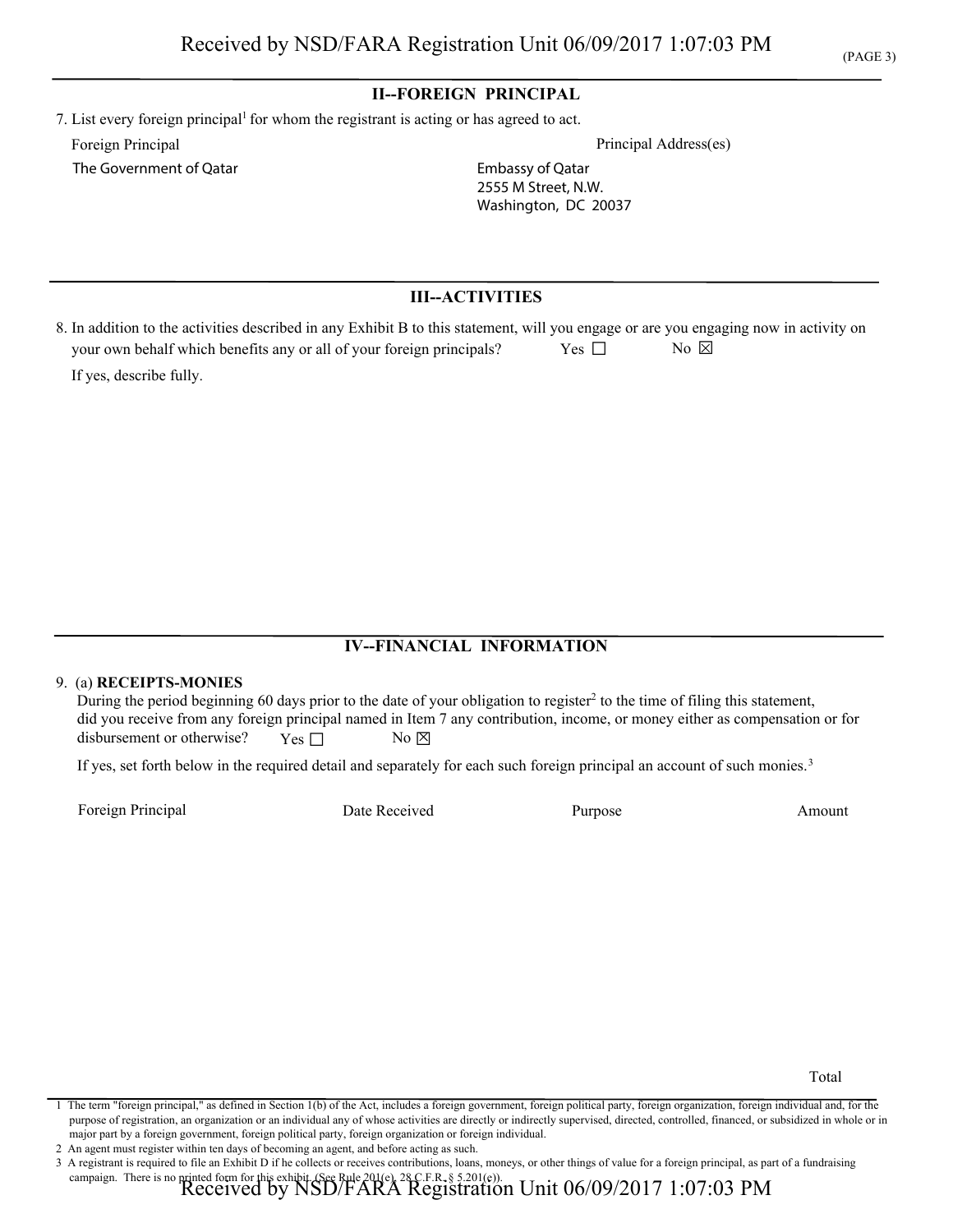| D. | AGE. |  |
|----|------|--|
| r. |      |  |

|                                                                                                                                                                                                                                                                                                                               | disbursement, or otherwise?        | (b) RECEIPTS-THINGS OF VALUE                                                                  | Yes $\Box$            | $No \boxtimes$                      | During the period beginning 60 days prior to the date of your obligation to register <sup>4</sup> to the time of filing this statement, did you<br>receive from any foreign principal named in Item 7 anything of value <sup>5</sup> other than money, either as compensation, or for           |  |
|-------------------------------------------------------------------------------------------------------------------------------------------------------------------------------------------------------------------------------------------------------------------------------------------------------------------------------|------------------------------------|-----------------------------------------------------------------------------------------------|-----------------------|-------------------------------------|-------------------------------------------------------------------------------------------------------------------------------------------------------------------------------------------------------------------------------------------------------------------------------------------------|--|
|                                                                                                                                                                                                                                                                                                                               |                                    | If yes, furnish the following information:                                                    |                       |                                     |                                                                                                                                                                                                                                                                                                 |  |
|                                                                                                                                                                                                                                                                                                                               | Foreign Principal                  |                                                                                               | Date Received         | Thing of Value                      | Purpose                                                                                                                                                                                                                                                                                         |  |
|                                                                                                                                                                                                                                                                                                                               |                                    |                                                                                               |                       |                                     |                                                                                                                                                                                                                                                                                                 |  |
|                                                                                                                                                                                                                                                                                                                               |                                    | 10. (a) DISBURSEMENT-MONIES                                                                   |                       |                                     |                                                                                                                                                                                                                                                                                                 |  |
| During the period beginning 60 days prior to the date of your obligation to register <sup>6</sup> to the time of filing this statement, did you<br>spend or disburse any money in furtherance of or in connection with your activities on behalf of any foreign principal named in<br>Yes $\Box$<br>No $\boxtimes$<br>Item 7? |                                    |                                                                                               |                       |                                     |                                                                                                                                                                                                                                                                                                 |  |
|                                                                                                                                                                                                                                                                                                                               | if any, to each foreign principal. |                                                                                               |                       |                                     | If yes, set forth below in the required detail and separately for each such foreign principal named including monies transmitted,                                                                                                                                                               |  |
|                                                                                                                                                                                                                                                                                                                               | Date                               |                                                                                               | To Whom               | Purpose                             | Amount                                                                                                                                                                                                                                                                                          |  |
|                                                                                                                                                                                                                                                                                                                               | principal named in Item 7?         | (b) DISBURSEMENTS-THINGS OF VALUE<br>Yes $\square$                                            | $No \nvert \boxtimes$ |                                     | During the period beginning 60 days prior to the date of your obligation to register <sup>7</sup> to the time of filing this statement, did you<br>dispose of any thing of value <sup>8</sup> other than money in furtherance of or in connection with your activities on behalf of any foreign |  |
|                                                                                                                                                                                                                                                                                                                               |                                    | If yes, furnish the following information:                                                    |                       |                                     |                                                                                                                                                                                                                                                                                                 |  |
|                                                                                                                                                                                                                                                                                                                               | Date                               | Recipient                                                                                     | Foreign Principal     | Thing of Value                      | Purpose                                                                                                                                                                                                                                                                                         |  |
|                                                                                                                                                                                                                                                                                                                               |                                    | (c) DISBURSEMENTS-POLITICAL CONTRIBUTIONS                                                     |                       |                                     |                                                                                                                                                                                                                                                                                                 |  |
|                                                                                                                                                                                                                                                                                                                               |                                    |                                                                                               |                       |                                     | During the period beginning 60 days prior to the date of your obligation to register <sup>9</sup> to the time of filing this statement, did you,                                                                                                                                                |  |
|                                                                                                                                                                                                                                                                                                                               |                                    |                                                                                               |                       |                                     | the registrant, or any short form registrant, make any contribution of money or other thing of value from your own funds and on<br>your own behalf in connection with an election to any political office or in connection with any primary election, convention, or                            |  |
|                                                                                                                                                                                                                                                                                                                               |                                    | caucus held to select candidates for any political office?<br>Yes $\square$<br>No $\boxtimes$ |                       |                                     |                                                                                                                                                                                                                                                                                                 |  |
|                                                                                                                                                                                                                                                                                                                               |                                    | If yes, furnish the following information:                                                    |                       |                                     |                                                                                                                                                                                                                                                                                                 |  |
|                                                                                                                                                                                                                                                                                                                               | Date                               | Amount or Thing of Value                                                                      |                       | Political Organization or Candidate | Location of Event                                                                                                                                                                                                                                                                               |  |

4, 6, 7 and 9 See Footnote 2, on page 3.

5 and 8 Things of value include but are not limited to gifts, interest free loans, expense free travel, favored stock purchases, exclusive rights, favored treatment over competitors, "kickbacks", and the like.

Received by NSD/FARA Registration Unit 06/09/2017 1:07:03 PM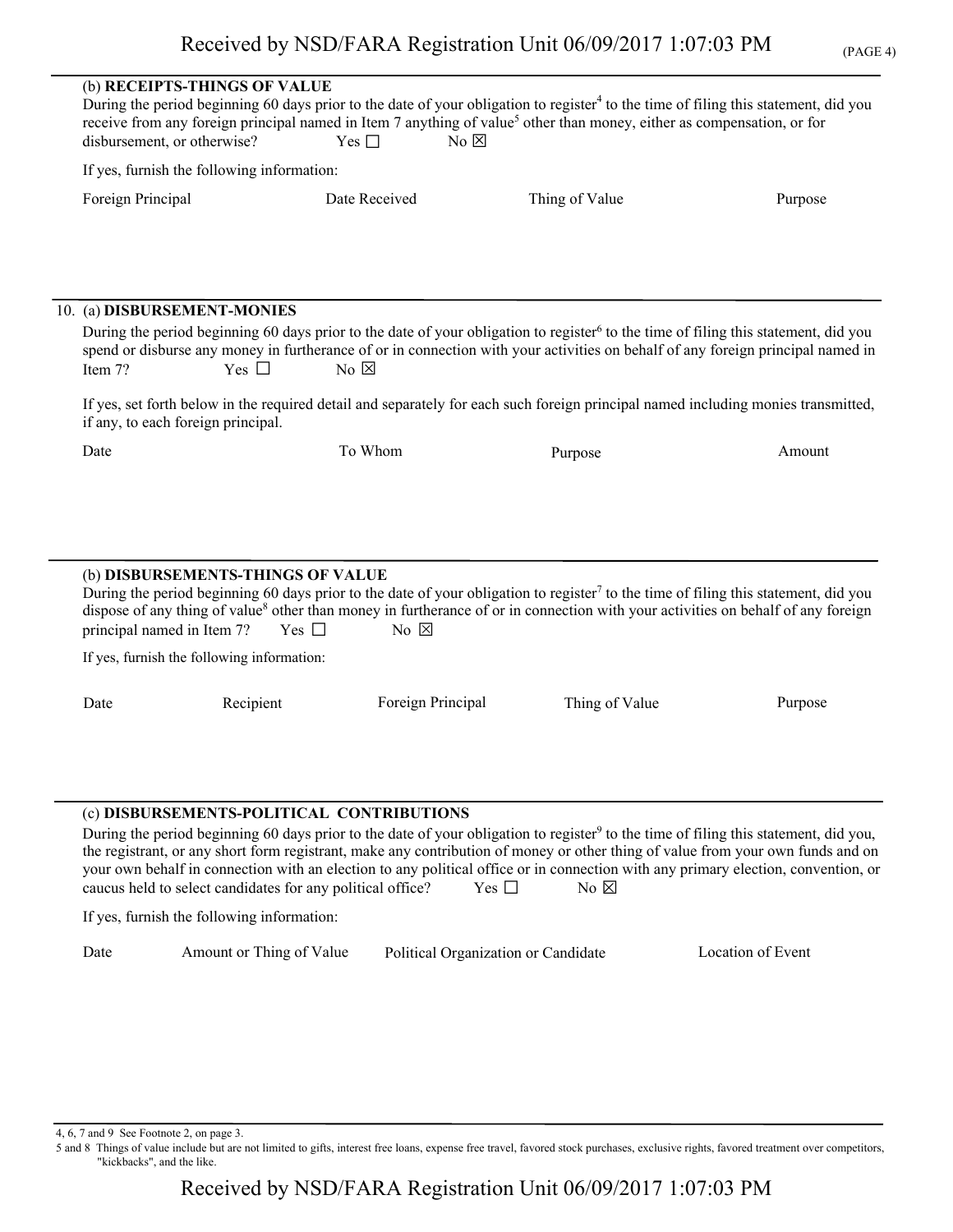# **V--INFORMATIONAL MATERIALS**<sup>10</sup>

| materials?<br>Yes $\boxtimes$<br>No $\Box$                                                                                                                                                                             | 11. Will the activities of the registrant on behalf of any foreign principal include the preparation or dissemination of informational                                                                                                                                                                                                                                                                                                                                                                                                                                                                                                                      |
|------------------------------------------------------------------------------------------------------------------------------------------------------------------------------------------------------------------------|-------------------------------------------------------------------------------------------------------------------------------------------------------------------------------------------------------------------------------------------------------------------------------------------------------------------------------------------------------------------------------------------------------------------------------------------------------------------------------------------------------------------------------------------------------------------------------------------------------------------------------------------------------------|
| IF YES, RESPOND TO THE REMAINING ITEMS IN THIS SECTION V.                                                                                                                                                              |                                                                                                                                                                                                                                                                                                                                                                                                                                                                                                                                                                                                                                                             |
| 12. Identify each such foreign principal.<br>The Government of Qatar                                                                                                                                                   |                                                                                                                                                                                                                                                                                                                                                                                                                                                                                                                                                                                                                                                             |
| informational materials?<br>Yes $\Box$<br>If yes, identify each such foreign principal, specify amount and for what period of time.                                                                                    | 13. Has a budget been established or specified sum of money allocated to finance your activities in preparing or disseminating<br>No $\boxtimes$                                                                                                                                                                                                                                                                                                                                                                                                                                                                                                            |
| Yes 冈<br>No $\boxtimes$<br>If yes, furnish the names and addresses of such persons or firms.<br>Robert (Bob) Ferguson                                                                                                  | 14. Will any public relations firms or publicity agents participate in the preparation or dissemination of such informational materials?                                                                                                                                                                                                                                                                                                                                                                                                                                                                                                                    |
|                                                                                                                                                                                                                        | 15. Activities in preparing or disseminating informational materials will include the use of the following:                                                                                                                                                                                                                                                                                                                                                                                                                                                                                                                                                 |
| $\Box$ Radio or TV broadcasts<br>$\Box$ Advertising campaigns<br>$\boxtimes$ Press releases<br>$\boxtimes$ Other (specify) White papers                                                                                | $\Box$ Magazine or newspaper $\Box$ Motion picture films<br>$\boxtimes$ Letters or telegrams<br>$\Box$ Pamphlets or other publications $\Box$ Lectures or speeches                                                                                                                                                                                                                                                                                                                                                                                                                                                                                          |
| <b>Electronic Communications</b><br>$\boxtimes$ Email<br>$\boxtimes$ Website URL(s): www.ashcroftlawfirm.com                                                                                                           | $\Box$ Social media website URL(s): $\Box$                                                                                                                                                                                                                                                                                                                                                                                                                                                                                                                                                                                                                  |
| 16. Informational materials will be disseminated among the following groups:<br>$\boxtimes$ Public officials<br>$\boxtimes$ Legislators<br>$ \overline{x} $ Government agencies<br>$\Box$ Newspapers<br>$\Box$ Editors | $\Box$ Civic groups or associations<br>Libraries<br>ΙI<br>Educational groups<br>$\Box$ Nationality groups                                                                                                                                                                                                                                                                                                                                                                                                                                                                                                                                                   |
| 17. Indicate language to be used in the informational materials:<br>$\boxtimes$ English                                                                                                                                |                                                                                                                                                                                                                                                                                                                                                                                                                                                                                                                                                                                                                                                             |
|                                                                                                                                                                                                                        | 10 The term informational materials includes any oral, visual, graphic, written, or pictorial information or matter of any kind, including that published by means of advertising,<br>books, periodicals, newspapers, lectures, broadcasts, motion pictures, or any means or instrumentality of interstate or foreign commerce or otherwise. Informational materials<br>disseminated by an agent of a foreign principal as part of an activity in itself exempt from registration, or an activity which by itself would not require registration, need not be<br>filed pursuant to Section 40de eftered by NSD/FARA Registration Unit 06/09/2017 1:07:03 PM |